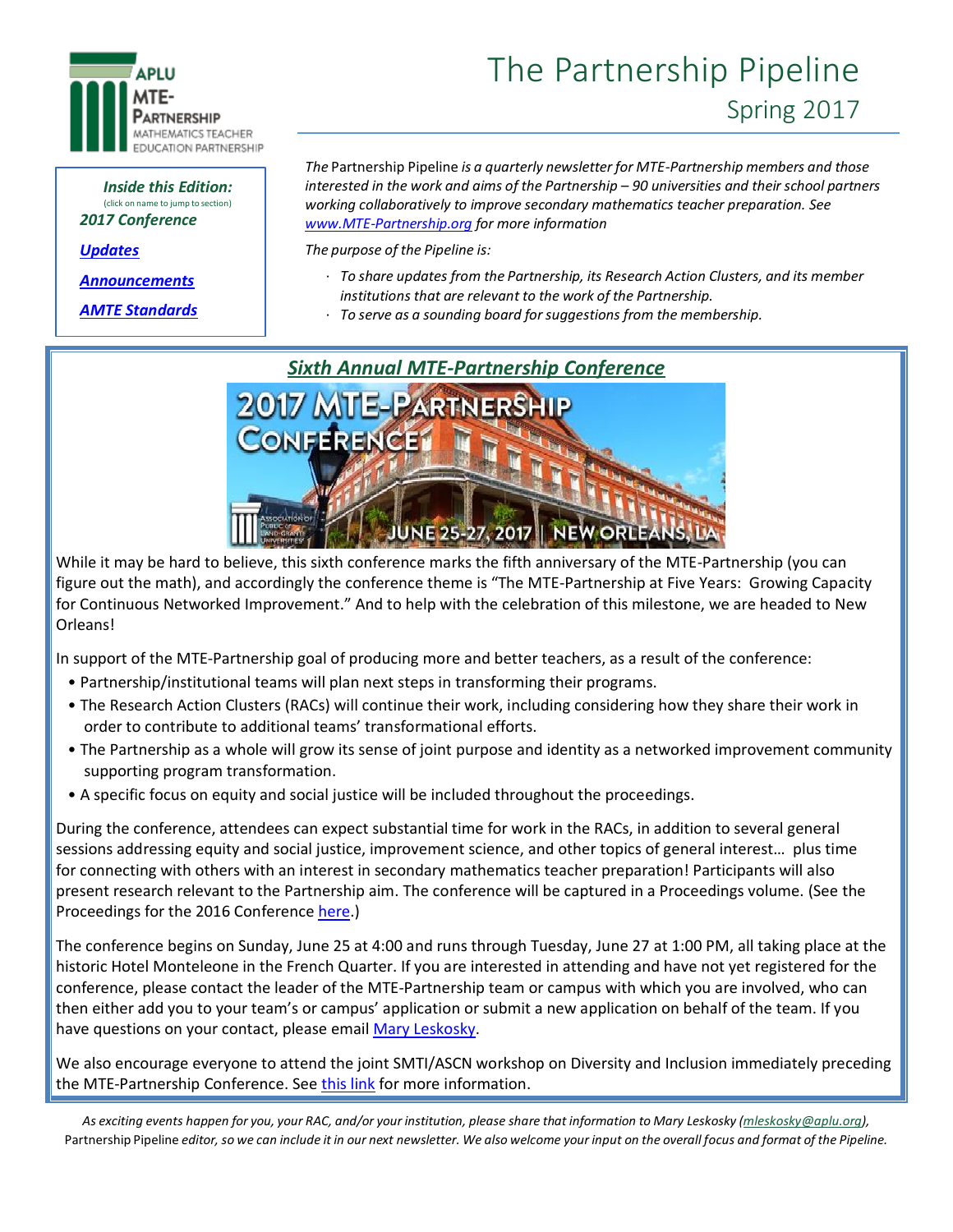### *Updates on MTE-Partnership RACs, Working Groups, and Projects*

### **Active Learning RAC**

<span id="page-1-0"></span>In the Active Learning Mathematics RAC (ALM RAC), the 15 partner institutions continue to work on reform efforts in high-enrollment freshmen mathematics courses. Some upcoming RAC work includes common data analyses of student outcome data, and discussions about revised observation instruments and student surveys. Click [here](#page-4-0)  [for Full Update](#page-4-0)

### **Clinical Experiences RAC**

The three subRACs (Paired Placement, Co-plan/Co-teach, and Methods) continue to develop mentor teachers and models for clinical experiences across the teacher development continuum to promote effective teaching practices. They presented on their work at several conferences. [Click here for Full Update.](#page-4-1)

### **PR<sup>2</sup>RAC (formerly known as MATH)**

<span id="page-1-1"></span>We have a new name! To better reflect our dual focus of 1) recruiting candidates into our programs and 2) providing the support necessary for program completion, we have changed our name to *PR^2* for *Program Recruitment and Retention.* This winter/spring the PR<sup>2</sup> RAC has worked on revising our Driver Diagram (see below) to reflect our two foci, and to put the need for attending to issues of diversity, equity, and social justice front and center. [Click here for Full Update.](#page-1-1)

### **MODULE(S<sup>2</sup> ) RAC**

The MODULE(S2) RAC continues to develop, pilot, and revise modules for use in College Geometry, Statistics, Mathematical Modeling, and Abstract Algebra to build candidates' mathematical knowledge for teaching. They also presented at the AMTE Annual Conference. Click here [for Full Update](#page-6-0)

### **STRIDES RAC**

STRIDES has been busy combing through the results from their national survey of 141 early career mathematics teachers about the professional support they receive, the professional learning activities in which they engage, other factors that affect their effectiveness and growth, and their interest and likelihood in continuing to teach… STRIDES RAC members are also actively spreading the current survey data and reaching out for collegial support to strengthen their efforts. [Click here for Full Update](#page-6-1)

### **SEMINAL**

The SEMINAL grant (Student Engagement in Mathematics through an Intuitional Network for Active Learning) is an IUSE grant from NSF (2016-2021), extending the work of the ALM RAC. The goal of SEMINAL is to better understand how to enact and support institutional change aimed at implementing active learning in undergraduate mathematics learning environments. In Phase 1, six case studies of successful institutions were undertaken. In Phase 2, small grants will be awarded to institutions seeking to accelerate transformation efforts in precalculus to calculus 2; *see announcement below*. [Click here for Full Update](#page-7-0)

### **Transformation Working Group**

The Transformations Working Group is continuing its work in thinking about ways to support teams in making broadscale, transformative changes. The group is currently working to define potential strategies programs could pursue in undertaking strategic change, including helping teams build and implement a common vision across stakeholders and incorporating findings developed across the five Research Action Clusters (RACs). To help better understand the landscape in which teams are working, a survey is being sent to all program leaders to gather further background information on their efforts. The working group will be holding a working meeting for all those interested at the 2017 Conference, Monday evening, June 26 at 5:30. It expects to issue an invitation for teams to join a RAC focused on program transformation following the conference.

### **Equity Working Group**

The Equity Working Group was launched in March 2017, including 14 members representing different teams and RACs from across the MTE-Partnership. The goal of the group is "to establish a foundation for better incorporating equity work into the MTE-Partnership." The group is beginning its work by identifying particular challenges faced by different teams and collecting potentially useful research reports and resources. The group will continue to meet virtually and in person throughout the spring and summer, with a goal of developing a preliminary plan to guide the MTE-Partnership's further work with regards to equity, access, and social justice. The Working Group will hold an open forum for all those interested in these issues at the 2017 Conference, Monday evening, June 26 at 5:30.

### **RFP for SEMINAL Phase 2 Grants Released!**

The RFP for Phase 2 of SEMINAL , which will award small grants to institutions seeking to accelerate transformation efforts in precalculus to calculus 2, has been posted at<http://www.aplu.org/seminal>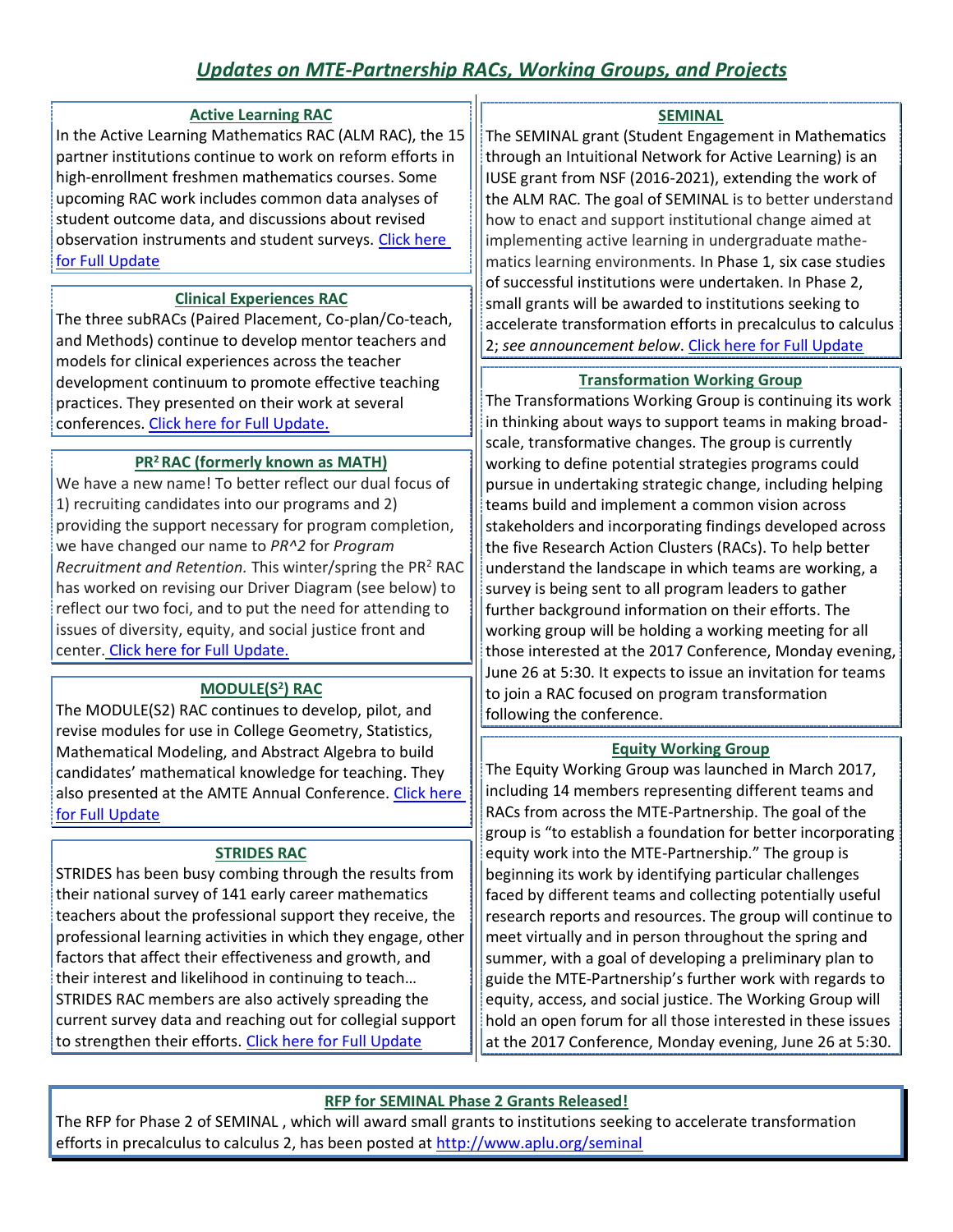### *Spotlight on the MTE-Partnership*

*The work being undertaken by the MTE-Partnership continues to gain notice! Following are some recent presentations and publications related to the MTE-Partnership.*

<span id="page-2-0"></span>The **2016 Conference Proceedings**

provide a full record of what happened at this last conference and may be useful in learning more about MTE-P. They are available [here.](http://www.aplu.org/projects-and-initiatives/stem-education/mathematics-teacher-education-partnership/mtep-conferences-meetings/mtep5.html)

*"SEMINAL: A grant aimed at helping institutions develop and maintain active learning in the P2C2 sequence"* was presented at the TPSE-Math Conference in March 2017 by **Allan Donsig** (University of Nebraska-Lincoln), **David Grant** (University of Colorado Boulder), **Michael O'Sullivan** (San Diego State University). This session reported on the SEMINAL grant that emerged from the Actively Learning Mathematics RAC.

*"Moving Mountains: How Networked Improvement Communities Can Impact Systems"* – **Gary Martin** participated in a panel discussion at the Association of State Supervisors of Mathematics.

#### *"Measuring Co-Teaching Strategies*

*During Clinical Experiences"* was presented at the AMTE Annual Meeting in Feburary 2017 by **Jennifer Oloff-Lewis** (California State University, Chico), **Ruthmae Sears** (University of South Florida), **Pier Angeli Junor Clarke** (Georgia State University), **Patti Brosnan** (The Ohio State University), **Laurie Riggs** (California State Polytechnic University, Pomona), and **Maureen Grady** (East Carolina University). This session presented work by the Co-Planning/Co-Teaching subRAC of the Clinical Experiences RAC.

*"Paired–Placement: A Collaborative & Empowering Model for Clinical Teaching"* – presented at the NCTM Research Conference in April 2017 by **Jennifer Whitfield** (Texas A&M), **Basil Conway** (Jacksonville State University), **David Erickson** (University of Montana), **Christopher Parrish** (University of South Alabama), and **Marilyn Strutchens**  (Auburn University). This session presented work by the Paired Placement subRAC of the Clinical Experiences RAC.

*"Building Mathematical Knowledge for Teaching in Content Courses for Secondary Teachers: Geometry and Beyond"* – presented at the AMTE Annual Meeting in Feburary 2017 by **Alyson E. Lischka**, **Jeremy Strayer**, **Lucy Watson**, and **Candice M Quinn** from Middle Tennessee State University. This session reported on work by the MODULE(S)<sup>2</sup> RAC.

*"The Right Network for the Right Problem"* was published in the *Kappan*, November 2016, written by staff and fellows of the Carnegie Foundation. MTE-Partnership is highlighted as an example of an "execution network" that is welldesigned to address the "wicked problem" of improving secondary mathematics teacher preparation. See [http://www.kappanonline.org/](http://www.kappanonline.org/right-network-right-problem/) [right-network-right-problem/](http://www.kappanonline.org/right-network-right-problem/)

### **Report on Recruitment**

The MTE-Partnership (with the leadership **of Ed Dickey**, University of South Carolina) participated in designing and gathering data for a new report published by the American Physical Society entitled "Recruiting Teachers in High-Needs STEM Fields: A Survey of Current Majors and Recent STEM Graduates." Among the interesting findings of the study are the large number of STEM majors (more than 50%) who express some interest in teaching. Most report that higher salaries would increase their interest; however, many underestimate the actual salaries that teachers receive. Moreover, interest in teaching is higher in departments where teaching is discussed as a viable career option. Thus, there may be more promise for recruitment among STEM majors than may be commonly thought. Read the full report [here.](http://www.aps.org/policy/reports/popa-reports/stemteachers.cfm)

### **Anything Missing?**

Send us your latest MTE-Partnership-related presentations and publications so we can include them in our next issue! Contact the Pipeline Editor, Mary Leskosky, [mleskosky@aplu.org](mailto:mleskosky@aplu.org)

### **Carnegie Foundation Summit**

Eight members of the MTE-Partnership attended the Carnegie Foundation Summit on Improvement in Education, which was held in San Francisco March 27-29, 2017. The participants learned a great deal about applying improvement science to the MTE-Partnership work, and want to share this learning with all the RACs. You can check out:

- the Summit program [here](https://www.carnegiefoundation.org/wp-content/uploads/2017/03/Carnegie_2017_Summit.pdf)
- presenter materials [here](https://guidebook.com/guide/92658/)
- notes from the participant[s here](https://docs.google.com/document/d/17buljTAxzepuLXAKhsEZTv-AF9A6P349rm6Q4za84Cw/edit?usp=sharing)

We hope you will find some interesting insights you can apply to your work!



Planning Committee, January 2017 (clearly hard at work!). From left to right: James Martinez, Laurie Cavey, Alyson Lischka, Marilyn Strutchens, Gary Martin, Wendy Smith, Howard Gobstein, Diana Suddreth, Bob Ronau, Maria Fernandez, Mark Ellis, Brian Lawler, Ed Dickey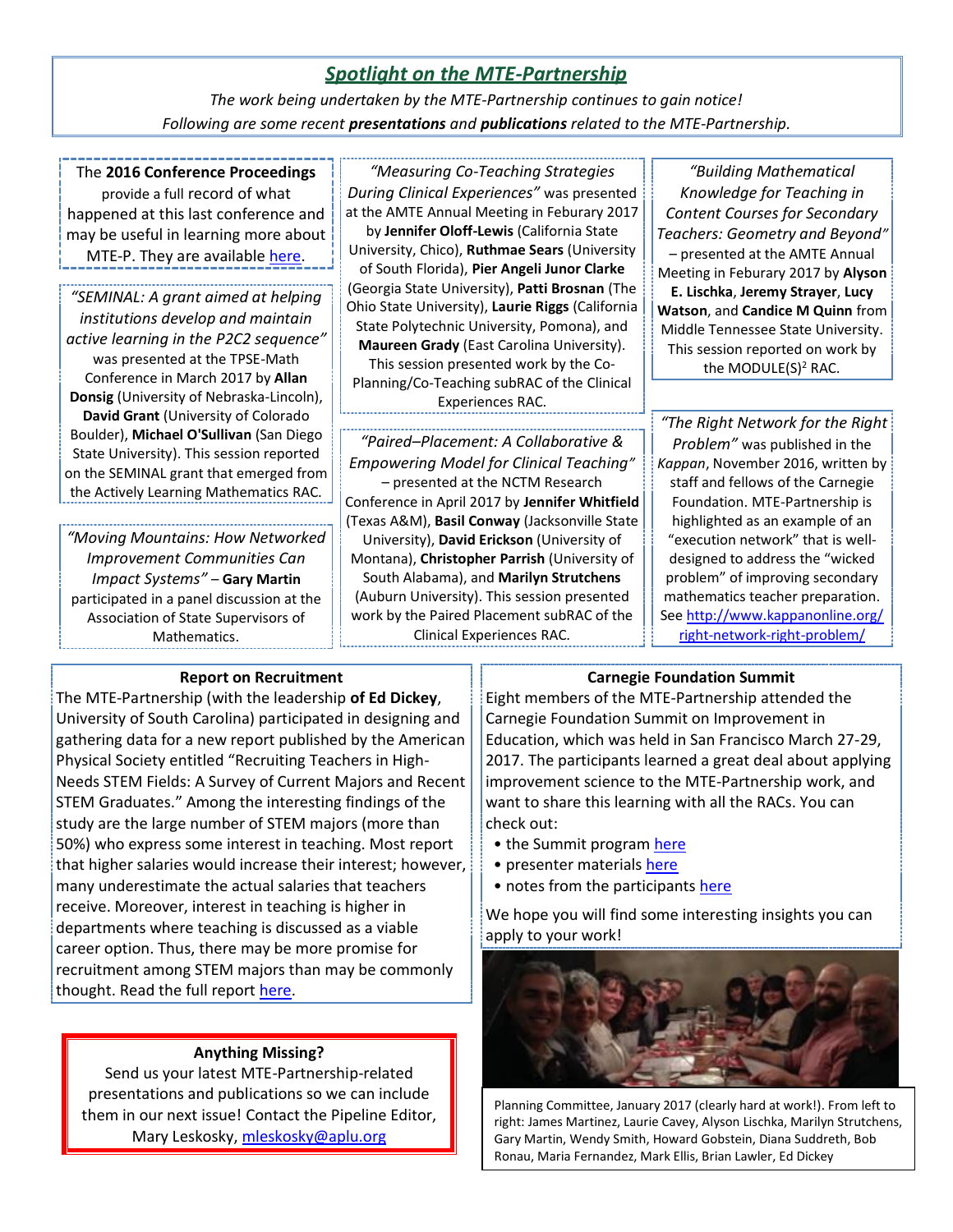<span id="page-3-0"></span>*Over the next few issues of the MTE-Partnership Pipeline, we will consider several aspects of AMTE's new Standards and their implications for the work of the MTE-Partnership. The AMTE Standards can be downloaded at [www.amte.net/standards.](http://www.amte.net/standards)*

### *Spotlight on the AMTE Standards for Preparing Teachers of Mathematics: Supporting Improvement of Mathematics Teacher Preparation*

#### **By W. Gary Martin, Auburn University Co-director, MTE-Partnership; Member of Writing Team, AMTE Standards**

The final chapter of *Standards for Preparing Teachers of Mathematics* (AMTE, 2017) discusses several aspects of enacting effective preparation of teachers of mathematics. In this short summary, we focus on the section which discusses how to support the improvement of mathematics teacher preparation programs. One of the major claims of this discussion is that efforts at improvement must be considered as cyclic in nature rather than linear. The description of a cycle of improvement, drawn from a number of sources such as Elrod and Kezar's (2016) framework for improving undergraduate STEM teaching, follows: (a) Build a Common Vision; (b) Assess the Context; (c) Select Change Strategies; (d) Test and Refine Strategies; (e) Plan Next Steps; (f) Disseminate; and (g) Ensure Sustainability.

This cycle should seem quite familiar to those of us involved in the MTE-Partnership, as it is very consistent with the Partnership's Networked Improvement Community (NIC) design (Bryk, Gomez, Grunow, and LeMahieu, 2015). Over the course of its 5 years, MTE-Partnership participants have devised a common aim (as in a), developed driver diagrams (as in b), decided on change strategies to test and refine (as in c and d), and then plan next steps (as in e). In fact, the NIC design is later cited being of particular promise; Action Step 4 (AMTE, 2017) states:

*Faculty in programs preparing teachers of mathematics must build collaborations with faculty in other programs preparing teachers of mathematics. Learning from and with colleagues from other institutions and providers can accelerate progress in their improvement efforts, with faculty benefitting from experiences and results of each site. The networked improvement community model proposed by Bryk, Gomez, Grunow, and LeMahieu (2015) may be particularly useful in building knowledge across programs (cf. Martin & Gobstein, 2015). (p. 166)*

A similar cycle of improvement is being considered through a different lens by the MTE-Partnership Transformations Working Group, which has explored literature about institutional change to better understand how multi-dimensional transformation can be supported at the program level. That working group is particularly focused on the importance of developing a common vision among program stakeholders and is developing ways to support programs in their improvement efforts. (See update on the Transformations Group below.) Change efforts fall short of institutional transformation when the efforts are too narrow (failing to consider the broader system) or when key stakeholders are not sufficiently involved. Thus, the MTE-Partnership continues its leadership role in thinking about how to support the improvement of secondary mathematics teacher preparation.

We encourage each of the partnership teams in MTE-Partnership to schedule a meeting this spring among local (or statewide) stakeholders in secondary mathematics teacher preparation to discuss the new *Standards for Preparing Teachers of Mathematics*, and how those standards can inform ongoing program transformation efforts*.*

#### **References**

Bryk, A., Gomez, L. M., Grunow, A., & LeMahieu, P. (2015). *Learning to improve: How America's schools can get better at getting better.* Cambridge, MA: Harvard Education Press.

Elrod, S., & Kezar, A. (2016). *Increasing student success in STEM: A guide to systemic institutional change.* Washington, DC: Association of American Colleges & Universities.

Martin, W. G., & Gobstein, H. (2015). Generating a networked improvement community to improve secondary mathematics teacher preparation: Network leadership, organization, and operation*. Journal of Teacher Education*, *66*(5), 482–493.

#### **About MTE-Partnership**

*The MTE-Partnership is working to transform secondarymathematicsteacher preparation. Organized by the Association of Public and Land-grant Universities, it includes 39 partnership teams comprised of over 90 universities and 100 school districts across 31 states. For more information, please visit [www.MTE-Partnership.org](http://www.mte-partnership.org/)*

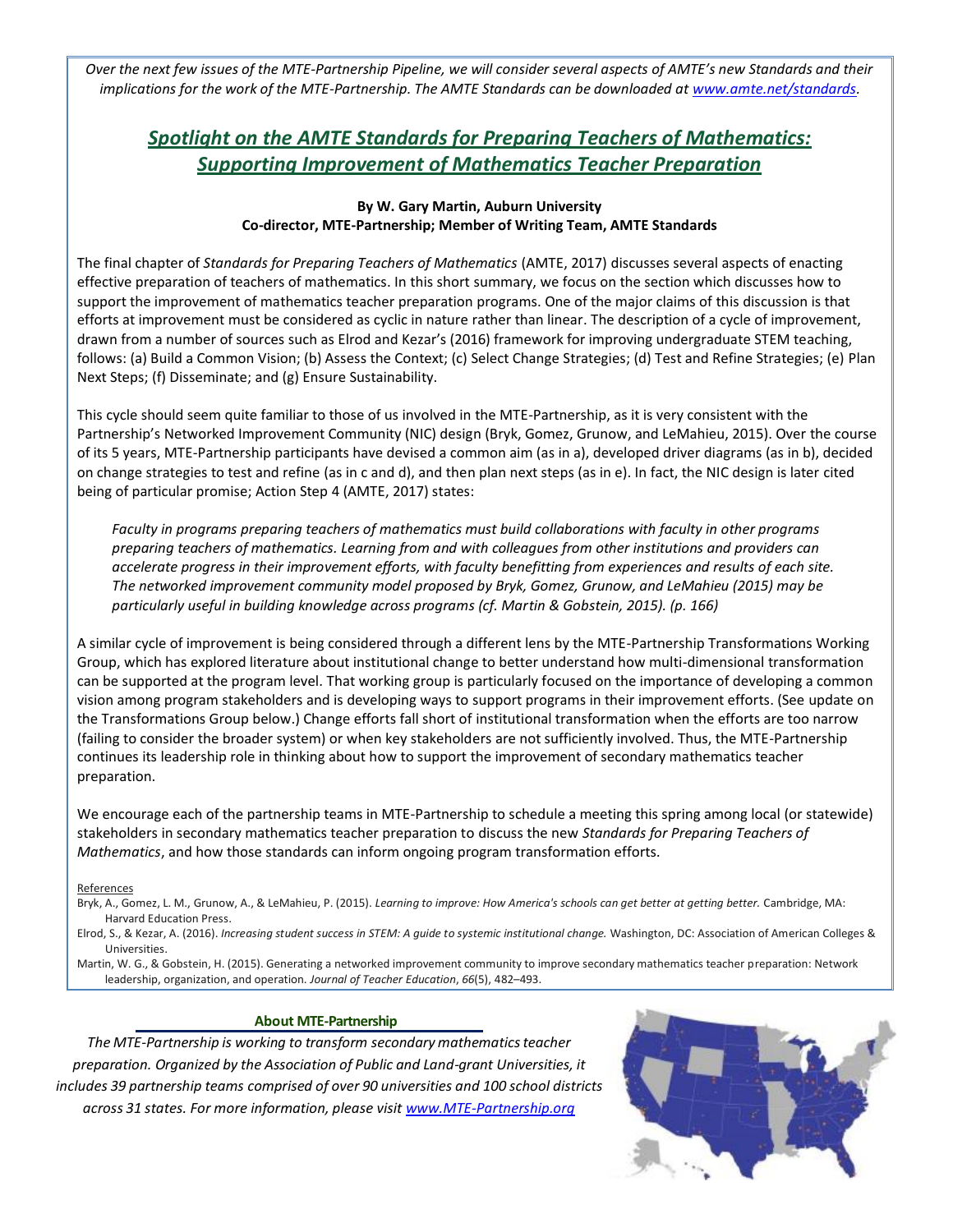### *RAC Updates (continued…)*

### <span id="page-4-0"></span>**Active Learning RAC Update**

In the Active Learning Mathematics RAC (ALM RAC), the 15 partner institutions continue to work on reform efforts in high-enrollment freshmen mathematics courses. On some campuses, efforts are at a stable place, while in others the efforts are expanding. For instance, at the University of Nebraska, the Omaha campus has begun piloting ALM in some sections of precalculus (in addition to the calculus 1 and 2 that have been in place for several years); the Lincoln campus has expanded efforts beyond precalculus to include calculus 1 and 2, as well as business calculus. The Math Department at Colorado Boulder has also expanded ALM efforts to encompass their precalculus-level course. Some ALM RAC members continue to work on will-building and piloting ALM in a few sections each semester. At most campuses, there are ongoing discussions about student outcome data, and how to use what we are learning to continue to improve reform efforts.

Some upcoming RAC work includes common data analyses of student outcome data, and discussions about revised observation instruments and student surveys. On some campuses, we have been able to look at student course-taking trajectories based on course grades (for example, we can see what proportion of students who passed precalculus with a C go on to pass calculus 1). We are finding that getting a C in a prerequisite course does not seem to be enough for most students to pass the subsequent course. This finding is generating conversations on those campuses about how to better support students and help students be successful.

ALM RAC efforts also overlap those of the SEMINAL I-USE grant, studying institutional transformation of mathematics departments. Very soon, SEMINAL will release an RFP for small grants to institutions interested in transforming their high-enrollment precalculus through calculus 2 courses. (Se[e SEMINAL Update](#page-7-0) for more information.)

### **Clinical Experience RAC Update**

<span id="page-4-1"></span>The Clinical Experiences RAC is composed of higher education faculty, partnering school district personnel, and school personnel working together to actively recruit, develop, and support in-service master secondary mathematics teachers who can serve as mentors across the teacher development continuum from preservice to beginning teachers. Moreover, the Clinical Experiences RAC helps to ensure that teacher candidates have the knowledge, skills, and dispositions needed to implement educational practices found to be effective in supporting all secondary students' success in mathematics as defined in the CCSS-M and other college- and career-ready standards. The aim for the RAC is: "During student teaching teacher candidates will use each of the eight Mathematics Teaching Practices (NCTM, 2014) at least once a week during full time teaching. This RAC is divided into three sub-RACs: Methods, Co-Planning and Co-Teaching (CPCT), and Paired Placement. The leadership of the RAC is provided by Marilyn Strutchens, Auburn University, chair of the RAC and leader of the Paired Placement sub-RAC; Ruthmae Sears, University of South Florida, leader of the CPCT sub-RAC; Michele Iiams, University of North Dakota, leader of the Methods sub-RAC; and Mark Ellis, California State University, Fullerton.

### *Paired Placement SubRAC Updates*

During spring semester 2017, members of the Paired Placement subRAC are implementing the model at four different sites: Auburn University, Jacksonville State University, Montana State University, and Texas A & M University. Team members are happy about the progress the teacher candidates are making and the role that the approach is playing in their growth. We are receiving positive feedback from the mentor teachers, teacher candidates, university supervisors, and others.

In addition, team members conducted a research symposium at the National Council of Teachers of Mathematics Research Conference in San Antonio, TX, April 2 – 4, 2017. Team members answered the following questions related to the implementation of the paired placement approach and research:

- What are the successes and challenges of implementation of the paired-placement model for clinical experiences at each different university?
- How do the successes and challenges of the paired-placement model compare across the various institutions involved in the study?
- What are attributes across the institutions that contributed to the successes of the paired-placement model?
- What are attributes across the institutions that contributed to the challenges of the paired-placement model?

Team members are writing a research article related to their work.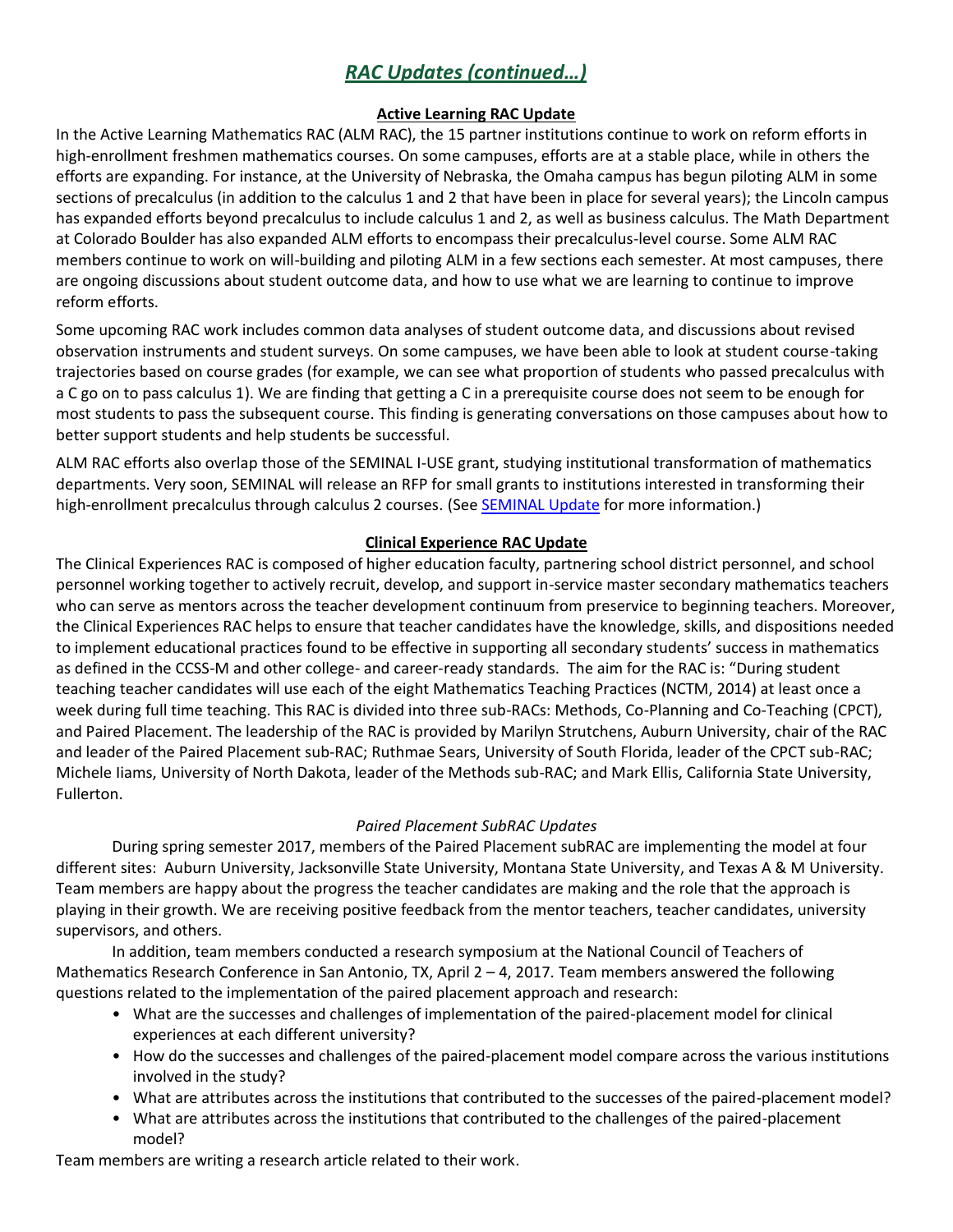### *Co-planning and Co-teaching SubRAC Update*

The co-planning and co-teaching (CPCT) sub-research action cluster (RAC) have actively sought to disseminate their work via conference presentations, proceedings and a journal. Particularly, in January 2017, the CPCT subRAC presented and published in the proceedings of the Hawaii International Conference of Education. In this presentation, the CPCT subRAC team highlighted practical examples of how mentors and preservice teachers can teach mathematical content and facilitate students learning. In February 2017, the team presented at the American Mathematics Teacher Educators (AMTE) conference, on how improvement science was used to implement CPCT across multiple institutions, and on the complexities of adopting CPCT during clinical experiences, which is viewed as a paradigm shift. Furthermore, the CPCT subRAC proposal for a working group at PME-NA 39 in Indianapolis, Indiana on October 5-8, 2017 was recently accepted. The goal of the working group is to enhance the network of individuals willing to adopt CPCT during clinical experiences. The team also published an article in the Annual Perspective of Mathematics Education: Reflective and Collaborative Processes to Improve Mathematics Teaching. Therefore, the CPCT subRAC have advanced their work by sharing it with a wider audience.

Additionally, the CPCT subRAC also continues to meet on a regular basis. During these meetings, they reflect on complexities and challenges faced and consider means to address them. Thus, team members also seek to support each other as we work within our local context.

### *Methods SubRAC Update*

The Methods subRAC does not have anything new to report. Members are implementing the modules that they are creating.

### **PR<sup>2</sup> (Program Recruitment and Retention) RAC (formerly known as the MATH RAC) Update**

First, the big news – we have a new name! To better reflect our dual focus of 1) recruiting candidates into our programs and 2) providing the support necessary for program completion, we have changed our name to *PR^2* for *Program Recruitment and Retention.* This winter/spring the PR<sup>2</sup> RAC has worked on revising our Driver Diagram (see below) to reflect our two foci, and to put the need for attending to issues of diversity, equity, and social justice front and center.

## **Program Recruitment & Retention RAC Driver Diagram**

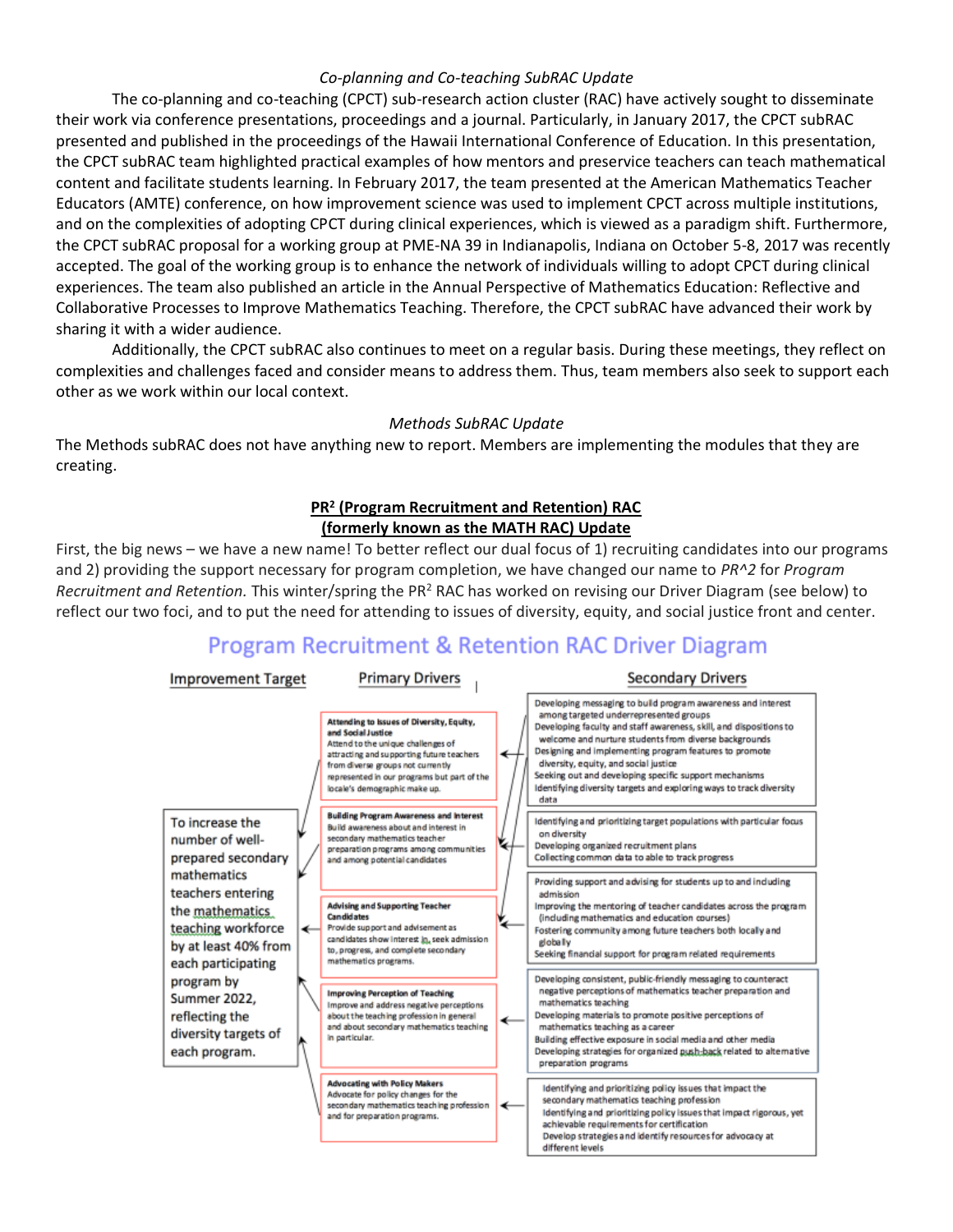The RAC met over a weekend in January to flesh out the Secondary Drivers and identify Change Ideas for moving forward. In addition, based on feedback from the RAC, Dana Franz and Ed Dickey crafted a Preamble to the Driver Diagram. We are still gathering feedback on these ideas and will use this information to help plan our work during the June convening in New Orleans. One possibility that has been discussed is the creation of sub-RACs. We will determine if this is something the RAC wants to consider in June. We continue to implement and evaluate our recruitment efforts at our different sites and share our challenges and successes. We have been looking into the strategies used by CSU EduCorps to determine how best we can utilize these strategies within our varied programs.

### <span id="page-6-0"></span>**MODULE(S<sup>2</sup> ) RAC Update**

In January 2017 the Math of Doing, Understanding, Learning, and Educating for Secondary Schools RAC, also know as the MODULE(S<sup>2</sup>) RAC, submitted an NSF IUSE proposal for a five-year project to develop, pilot, and revise modules for use in College Geometry, Statistics, Mathematical Modeling, and Abstract Algebra. As we wait to hear the results of this proposal, we are working to pilot, revise, and further disseminate the work of the RAC.

In February at the Association of Mathematics Teacher Educators annual conference, Alyson Lischka and Jeremy Strayer (along with two doctoral students from Middle Tennessee State University) presented results from a pilot study conducted on the Geometry Modules in Spring 2016. The group shared elements of the modules and pre- and postassessments of student work that resulted from the course. Results indicate that students engaging with these modules increased their mathematical knowledge for teaching geometry according to the Silverman and Thompson (2008) framework. The session was well attended and the audience thoughtfully engaged with the discussions, helping  $MODULE(S<sup>2</sup>)$  spread the word of our work.

Both the Geometry and Statistics sub-groups have engaged instructors to pilot materials this year. The Statistics group, led by Stephanie Casey and Andrew Ross, has established piloting agreements with instructors at Auburn University, Boise State University, University of Arizona, Salisbury University, and California State University Chico. The research team designed the instructional module "Statistical Knowledge for Teaching Bivariate Categorical Data Analysis". Instructor and student versions of the modules were created and distributed to all piloters. Piloters are currently implementing materials but have not yet completed the lessons. The group hopes to begin data collection towards the end of April and continue with additional piloters in the fall. The Geometry group, led by Emina Alibegovic and Alyson Lischka, have piloters this spring at California State University Monterey Bay, Auburn University, University of North Dakota, and Grand Valley State University. All four sub-groups are continuing work on development of the modules.

Silverman, J., & Thompson, P. W. (2008). Toward a framework for the development of mathematical knowledge for teaching. Journal of Mathematics Teacher Education, 11(6), 499-511.

### <span id="page-6-1"></span>**STRIDES RAC Update**

STRIDES has been busy combing through the results from their national survey of 141 early career mathematics teachers about the professional support they receive, the professional learning activities in which they engage, other factors that affect their effectiveness and growth, and their interest and likelihood in continuing to teach. The data analysis was bifold, with half of the RAC members analyzing the qualitative data while the other half analyzed the quantitative results. From this analysis, RAC members began to brainstorm possible interventions that would support these teachers for the upcoming school year. In early March, the entire RAC met again to flush out some of the proposed interventions, assure that they aligned with the data collected through the surveys, and discussed the feasibility of each intervention at different local communities.

Secondary Teacher Retention & Induction in Diverse Educational Settings (STRIDES) RAC members are also actively spreading the current survey data and reaching out for collegial support to strengthen their efforts. For example, just recently the STRIDES RAC asked all of MTE-P for feedback on their intervention ideas or to possibly suggest other interventions that may align with the work of other RACs. STRIDES members have also recently spoke at AMTE in Orlando and put together a proposal for SSMA in Lexington in the fall of 2017. Upcoming work involves narrowing down the intervention list to a manageable amount, detailing what those interventions would look like in action, and divvying up the work amongst RAC members so that implementation in the fall goes as smoothly as possible.